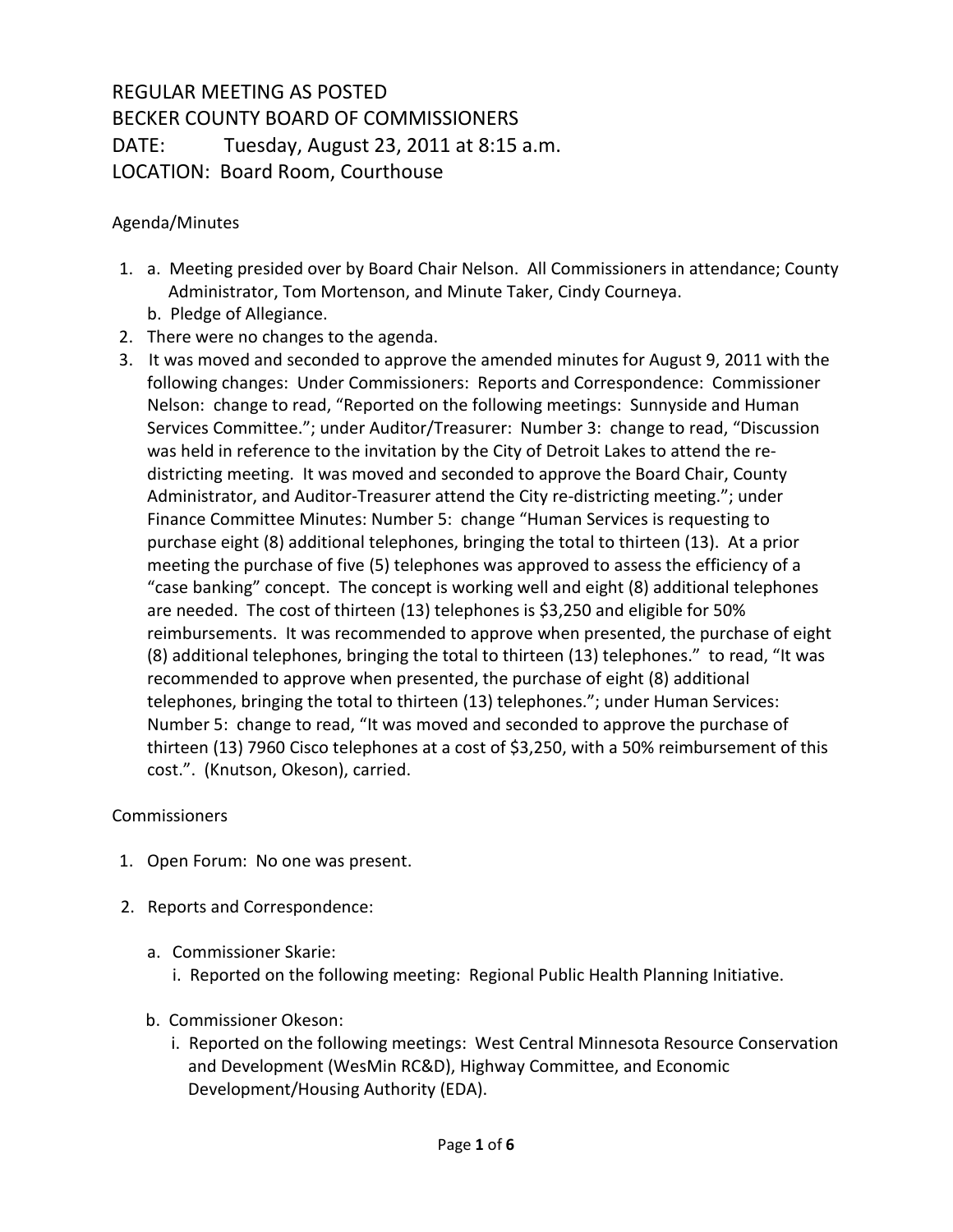- c. Commissioner Knutson:
	- i. Reported on the following meeting: Natural Resources Committee and attended Disaster Drill in Osage.
- d. Commissioner Schram:
	- i. Reported on the following meetings: Wild Rice Watershed District Advisory Board, Economic Development/Housing Authority (EDA), Highway Committee, Coalition of Lakes Association (COLA), and met with snowmobile clubs.
- e. Commissioner Nelson:
	- i. Reported on the following meetings: City Re-districting, Information Technology/GIS, Space Needs, and Becker County Soil and Water Conservation District.

Discussion was held in reference to the Association of Minnesota Counties (AMC) District IV Meeting to be held in Becker County on Friday, October 21, 2011 with the site to be determined.

- 3. Open Forum: David Green, Supervisor for Burlington Township presented information to the Board and a request from Burlington Township for a Traffic Study of Tower Road, Becker County, Minnesota. Board Chair Nelson noted that this could be added to the Highway agenda during this Board meeting.
- 4. Commissioner Appointments:There were none.

Auditor/Treasurer: Ryan Tangen presented:

- 1. Licenses and Permits:
	- a. It was moved and seconded to approve Resolution 08-11-2A, to approve the Gambling Application for exempt permit to conduct a raffle for the West Central Waterfowlers on September 17, 2011, at the Callaway Community Center, located at Highway 59 North, Callaway, MN, in Callaway City. (Schram, Okeson), carried.
	- b. It was moved and seconded to approve Resolution 08-11-2B, to approve the Lease for Lawful Gambling Activity, Permit Application, to conduct Gambling by the Audubon Volunteer Fire Department for operations located at the 59er, 19389 Highway 59, Frontage Road, Detroit Lakes, MN, in Detroit Township. (Knutson, Okeson), carried.

Finance Committee Minutes: Auditor/Treasurer: Ryan Tangen presented:

- 1. It was moved and seconded to approve the regular claims and Auditor's Warrants. It was noted by Mr. Tangen that the dates/amounts in the Finance Committee Minutes will be corrected to reflect the following:
	- a. Auditor's Warrants (Tuesday Bills):
		- i. 08/09/11 in the amount of \$5,292.32
		- ii. 08/17/11 in the amount of \$46,698.98
		- (Knutson, Schram), carried.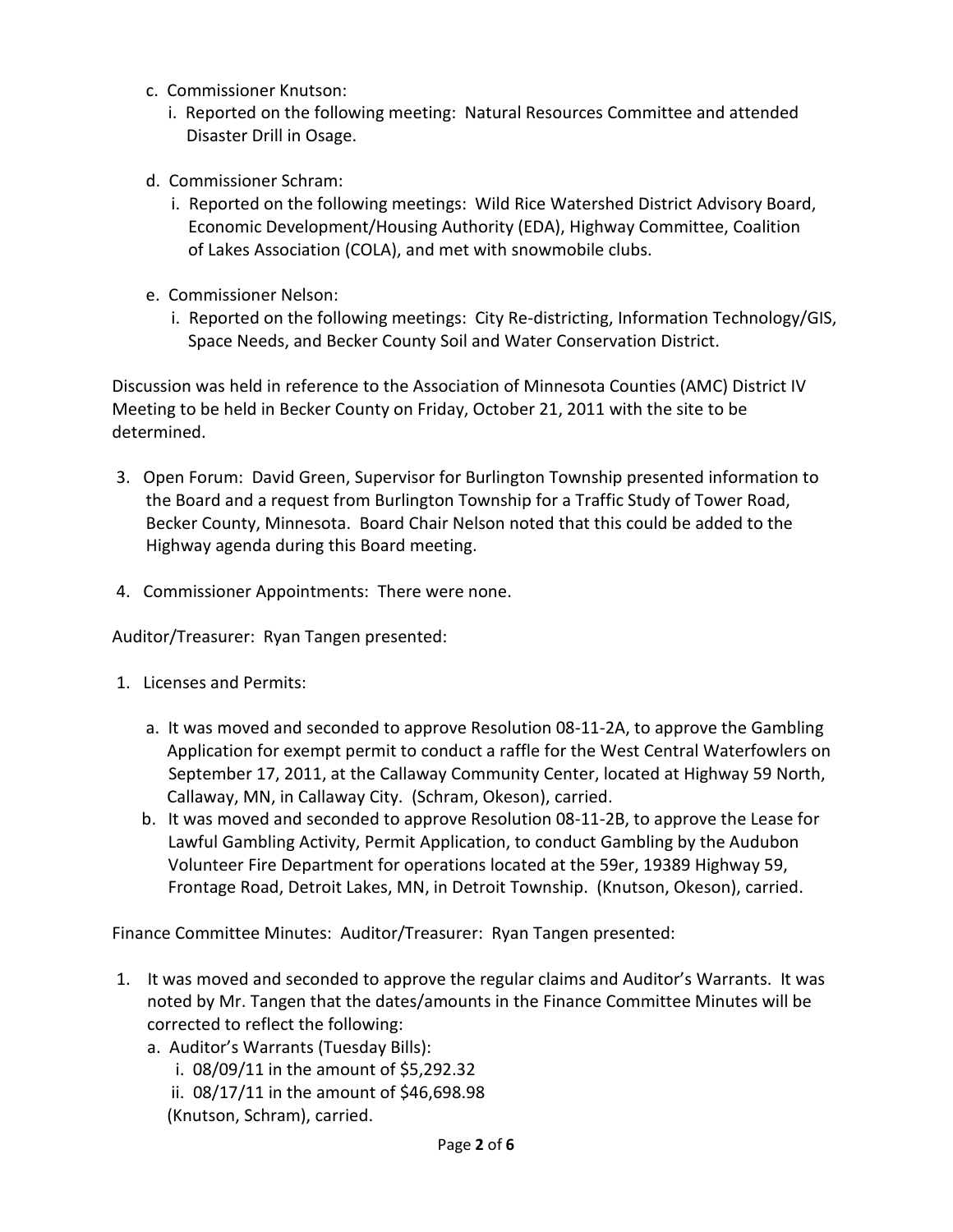- 2. It was recommended to approve when presented the Human Services Claims.
- 3. It was recommended to approve when presented, an amendment to add Norman County to the Cooperative Agreement with the Minnesota Department of Agriculture for Waste Pesticide Collection.
- 4. It was recommended to approve when presented, the request to order a semi-load of dumpsters, with the lowest quote for the size and type of finish decided upon for use within the county or for resale/lease out.
- 5. It was recommended to approve when presented, Resolution 08-11-2C, to authorize the purchase of 3 copies of Autocad Lite software with maintenance support in the amount of \$3,435.78, plus any applicable sale tax.
- 6. It was recognized that a Becker County employee from the Highway Department took first place in the State Truck Rodeo and with that a berth into the Wisconsin Truck Rodeo. It was recommended to approve when presented, the out-of-state travel request for this employee to participate in the rodeo in Green Bay Wisconsin, using a county vehicle or the employee's own vehicle as far as St. Cloud, Minnesota.
- 7. It was moved and seconded to approve the purchase of fifteen (15) computers with Microsoft Office 2010, at an estimated cost of \$14,977. (Knutson, Skarie), carried.
- 8. It was moved and seconded to accept the July 2011 Cash Comparison and Investment Summary. (Skarie, Okeson), carried.
- 9. A summary of the first run of the 2012 budget was presented and discussion was held in reference to setting a levy percentage and timeline for doing so. The Maximum Levy is due September 15, 2011. Mr. Tangen is requesting a Budget Review meeting be scheduled to replace the previously set date of August 30, 2011. It was moved and seconded to hold a Budget Review meeting for September 6, 2011, as long as it falls within the appropriate publishing guidelines for public notification, with alternate dates of September  $9^{th}$  or September  $12^{th}$ . (Knutson, Okeson), carried.
- 10. Mr. Mortenson presented information in reference to Central Purchasing.

Assessor: Steve Skoog presented:

- 1. It was moved and seconded to approve the abatements for:
	- a. PIN #02.8107.000 in the City of Audubon for the amount of \$62.00.
	- b. PIN #02.8177.000 in the City of Audubon for the amount of \$146.00.
	- c. PIN #10.0049.000 in Erie Township in the amount of \$74.00 for tax year 2010.

 d. PIN #10.0049.000 in Erie Township in the amount of \$78.00 for tax year 2011. (Knutson, Schram), carried.

Environmental: Steve Skoog presented:

- 1. It was moved and seconded to approve the Minnesota Department of Agriculture Amendment to the 2009 Cooperative Agreement for Waste Pesticide Collection adding Norman County to said agreement. (Knutson, Skarie), carried.
- 2. Discussion was held in reference to purchasing a semi-load of dumpster containers, as businesses are requesting to have the County pick up recyclable commodities and are willing to either purchase or lease containers from the County. A motion was made by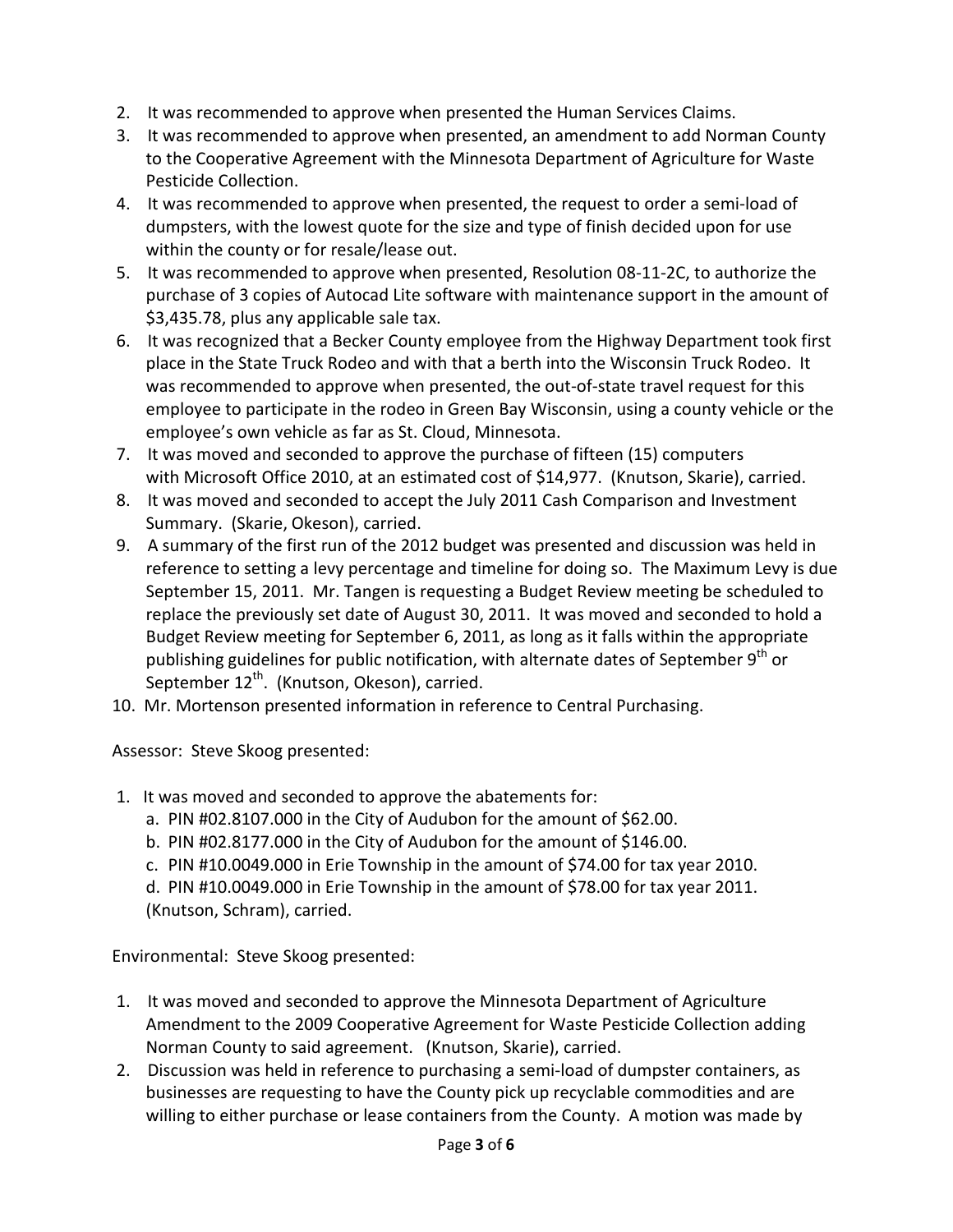Board Chair Nelson to authorize Environmental Services to move forward in the process of purchasing a semi-load of recycling containers and when reach a commitment of 80% of a load to then return to the Board with the lowest quote for the size and finish decided upon. Motion died for lack of a second. It was the consensus of the Board to recommend Environmental Services move forward with the process of purchasing a semi-load of recycling containers and when reach a commitment of 80% of a load, to then return to the Finance Committee for consideration, with the lowest quote for the size and type of finish decided upon for use within the county or for resale/lease out.

Highway: Brad Wentz presented:

- 1. It was moved and seconded to add to the Highway agenda, Number 4: Burlington Township/County Board Resolution 08-11-2D, to request a Speed Study for Tower Road. (Knutson, Okeson), carried.
- 2. It was moved and seconded to approve Resolution 08-11-2C, to authorize and direct the County Engineer to purchase Autocad Lite software with maintenance support in the amount of \$3,435.78, plus any applicable sales tax. (Schram, Okeson), carried.
- 3. It was moved and seconded to approve the out-of-state travel request for a Highway employee to participate in the Wisconsin Truck Rodeo in Green Bay Wisconsin on September 28, 2011, and to travel using a county vehicle or the employee's own vehicle as far as St. Cloud, Minnesota. (Schram, Okeson), carried.
- 4. Mr. Wentz provided a construction update.
- 5. It was moved and seconded to approve Resolution 08-11-2D, to authorize the request from Burlington Township for the Minnesota Department of Transportation (MnDOT), to conduct an engineering and traffic investigation (Speed Study) of Tower Road, Becker County. (Knutson, Okeson), carried.

Human Services: Nancy Nelson presented:

- 1. It was moved and seconded to approve the 2012-2013 Becker County Child Care Fund Plan. (Knutson, Skarie), carried.
- 2. It was moved and seconded to accept the Adult Services Report, Child and Family Services Report, Community Health Report, Financial Assistance Report, Mental/Chemical Dependency (MCD) Report, and Transit Report. (Skarie, Okeson), carried.
- 3. It was moved and seconded to approve the Human Services Claims, Community Health Claims, and Transit Claims. (Knutson, Skarie), carried.

Planning and Zoning: Patty Swenson presented:

 1. Discussion was held in reference to the request by Penny Aguirre, to amend a Conditional Use Permit for Richwood Winery, to allow entertainment. Resident, Robin Turnwall, was present and noted his concerns. It was moved and seconded to concur with the Becker County Planning Commission (August 16, 2011), to approve the amended Conditional Use Permit # 554093, for Penny Aguirre, dba Richwood Winery, located at 27799 County Highway 34, to allow entertainment, with the stipulation that the submitted business plan be followed. (Knutson, Schram), carried.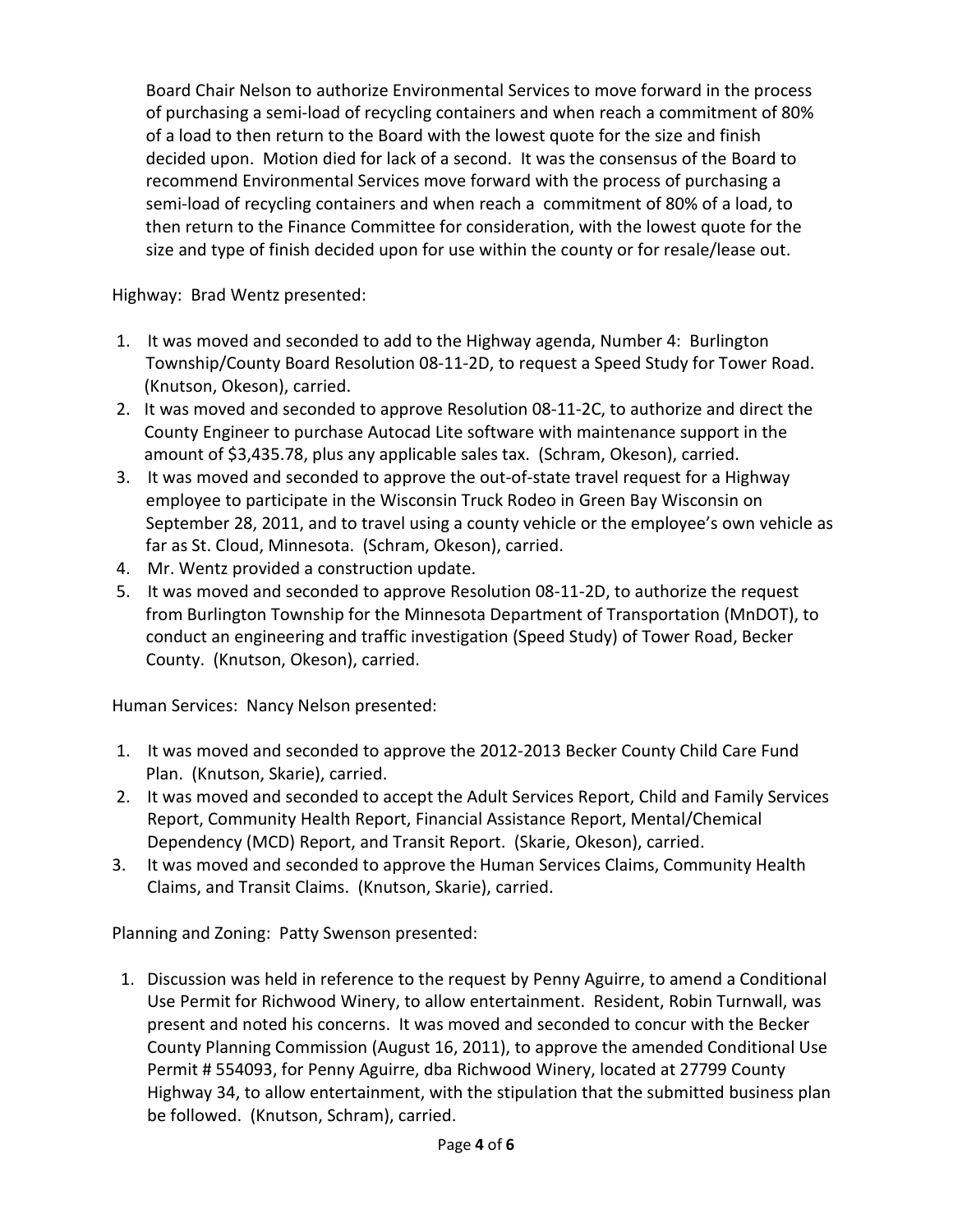- 2. It was moved and seconded to concur with the Becker County Planning Commission (August 16, 2011), to approve the Conditional Use Permit for Eric and Holly Anderson, dba Great River Energy, located at the corner of County Highway 26 and County Highway 37, Shell Lake Township, to construct an electrical transmission tower as submitted. (Knutson, Okeson), carried.
- 3. It was moved and seconded to concur with the Becker County Planning Commission (August 16, 2011), to approve a certificate of survey for one (1) lot (Tract G) consisting of 40,771 square feet and a change of zone from agricultural to residential for Tract G for Dennis and Peggy Olson, located at 13486 Rossman Erickson Rd., in Cormorant Township. (Okeson, Schram), carried.
- 4. The next informational meeting is scheduled for Thursday, September 15, 2011, at 8:00 a.m. in the Third Floor Meeting Room of the Original Courthouse.

Red River Retention Authority: Jerome Deal, Member (MN) and Retention Committee Co-Chair, and Sharon Josephson, Staff Assistant for Congressman Peterson presented:

Jerome Deal provided information to the Board on the Red River Retention Authority (RRRA), whose primary goal is to ensure joint, comprehensive, and strategic coordination of retention projects. Mr. Deal stated that there will be federal dollars to off-set local costs for retention projects with the Natural Resources Conservation Service (NRCS) through the Wetlands Reserve Program and the RRRA will serve as an advocate for local projects in the federal regulatory process. Mr. Deal is encouraging Becker County's participation, as this will include the entire Red River Basin areas of North Dakota, South Dakota, and Minnesota. Board Chair Nelson expressed his concerns and his appreciation for the information presented.

Drug Court Presentation:

Judge Lisa Borgen and Don Kautzmann, Drug Court Coordinator, gave an overview of the Drug Court Program and expressed appreciation for Becker County's participation and support of the program and requested the continued support of Becker County. Sheriff Tim Gordon noted the positive changes this program brings to the individuals participating and also the cost-savings.

County Administrator: Tom Mortenson presented information on the following:

- 1. Update on transfer of Lion's Park lease to City of Frazee.
- 2. Coalition of Lakes Association (COLA) Sign Grant Update.
- 3. Appointment of County Administrator to M-State Advisory Committee.
- 4. Governor request for County Administrator to participate in roundtable discussion focusing on job creation.
- 5. Request of the White House Office of Public Engagement.
- 6.  $10^{th}$  Anniversary of 9-11 Community Events.
- 7. Tabletop Exercise: August 16, 2011. A simulated disaster functional exercise involving an Anthrax release is scheduled for September 16, 2011 from 10:00 a.m. – 2:00 p.m. at M-State and Community Technical College.